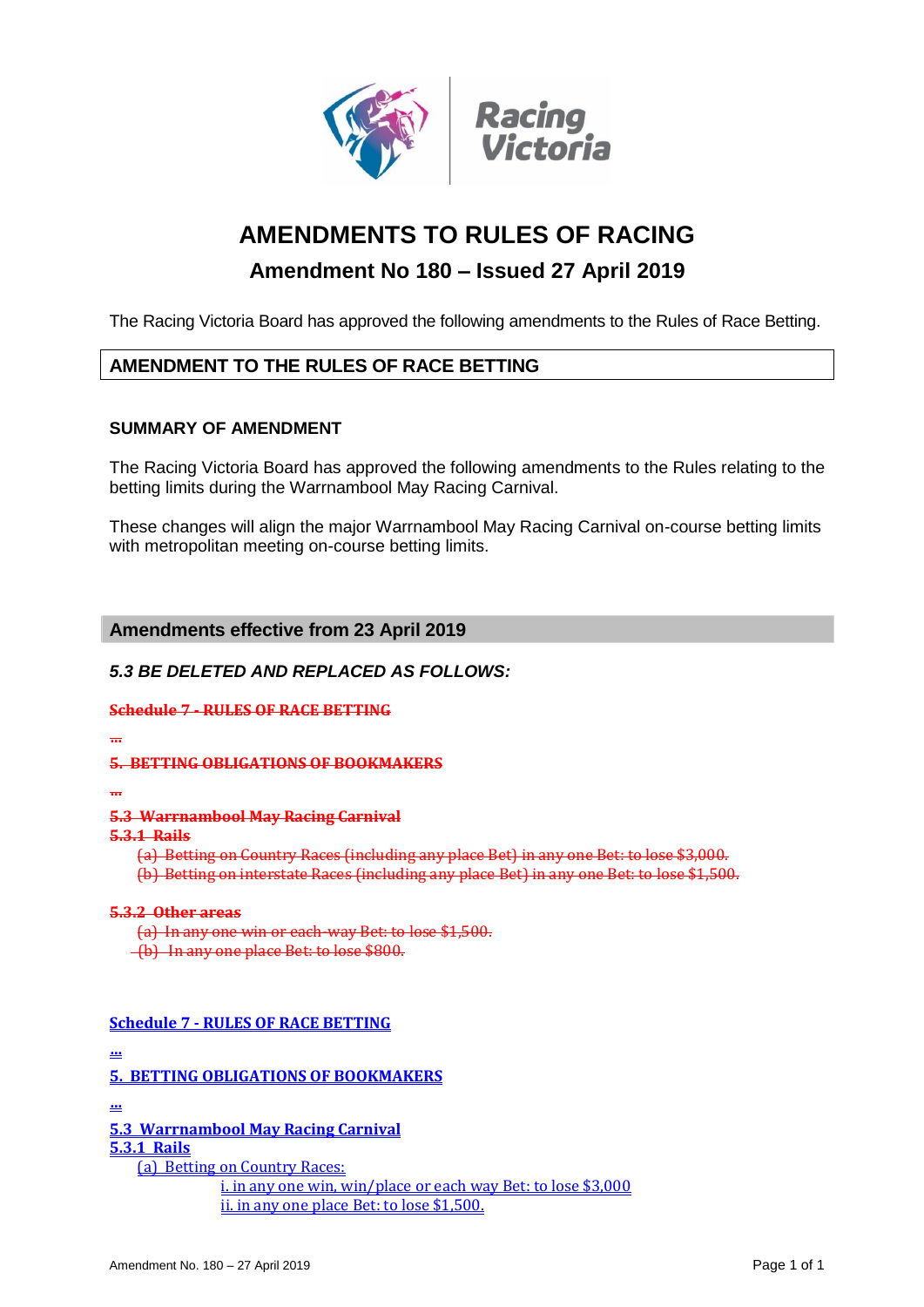(b) Betting on interstate Races:

i. in any one win, win/place or each way Bet: to lose \$1,500. <u>ii. in any one place Bet: to lose \$800.</u>

## **5.3.2 Other areas**

(a) In any one win, win/place or each way Bet: to lose \$1,000. (b) In any one place Bet: to lose \$500.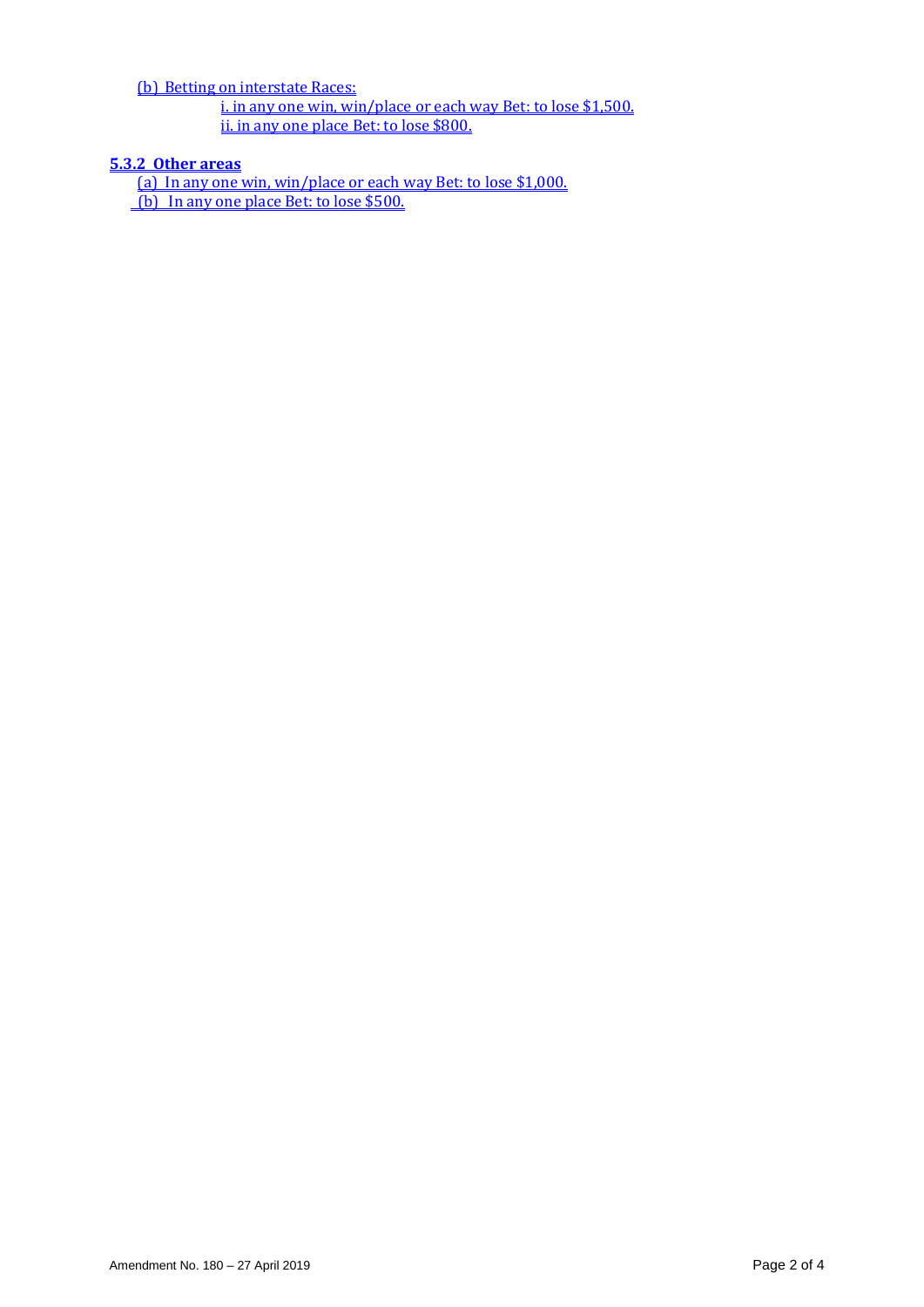The Racing Victoria Board has approved the following amendments to the Victorian Local Rules of Racing.

#### **AMENDMENT TO THE VICTORIAN LOCAL RULES OF RACING: LR 8C(2A)**

#### **MINOR OFFENCES**

#### **SUMMARY OF AMENDMENT**

LR 8C(2A) of the Rules of Racing provides the Stewards with the ability to deal with particular Serious Offences in the event the accused pleads guilty and the penalty will not exceed a \$5,000 fine.

One of the Serious Offences that is supposed to be included in LR 8C(2A) is AR 228(b), which relates to misconduct, improper conduct and unseemly behaviour. When the Rule was LR 6C(2A) in the old version of the rule book, the equivalent of AR 228(b) (AR 175(q)) was included.

There appears to have been an inadvertent error when rewriting the rules, in that the equivalent in the new rules for AR 175(p) (AR 232(b)) was included instead. In other words, AR 175 "q" and "p" have been mixed up.

Accordingly, and in line with the previous version of the rules, it was approved that LR 8C(2A) be amended to include AR 228(b) and delete AR 232(b).

#### **Amendments effective from 23 April 2019**

#### *LR 8C(2A) BE AMENDED AS FOLLOWS:*

#### **LR 8C Charges for hearing and determination under LR 8A(2)(e)**

**…**

(2A)**Minor Offences:** Notwithstanding the provisions of LR 8C(1), where a person charged by the Stewards with a breach of AR 232(h), 232(i), 229(1)(h), 227(b), 232(b), AR 228(a), AR 228(b), AR 241, AR 251, or AR 247 has indicated in writing that he or she will plead guilty before the RAD Board, the Stewards may penalise the person by imposing a fine not exceeding \$5000.

**…**